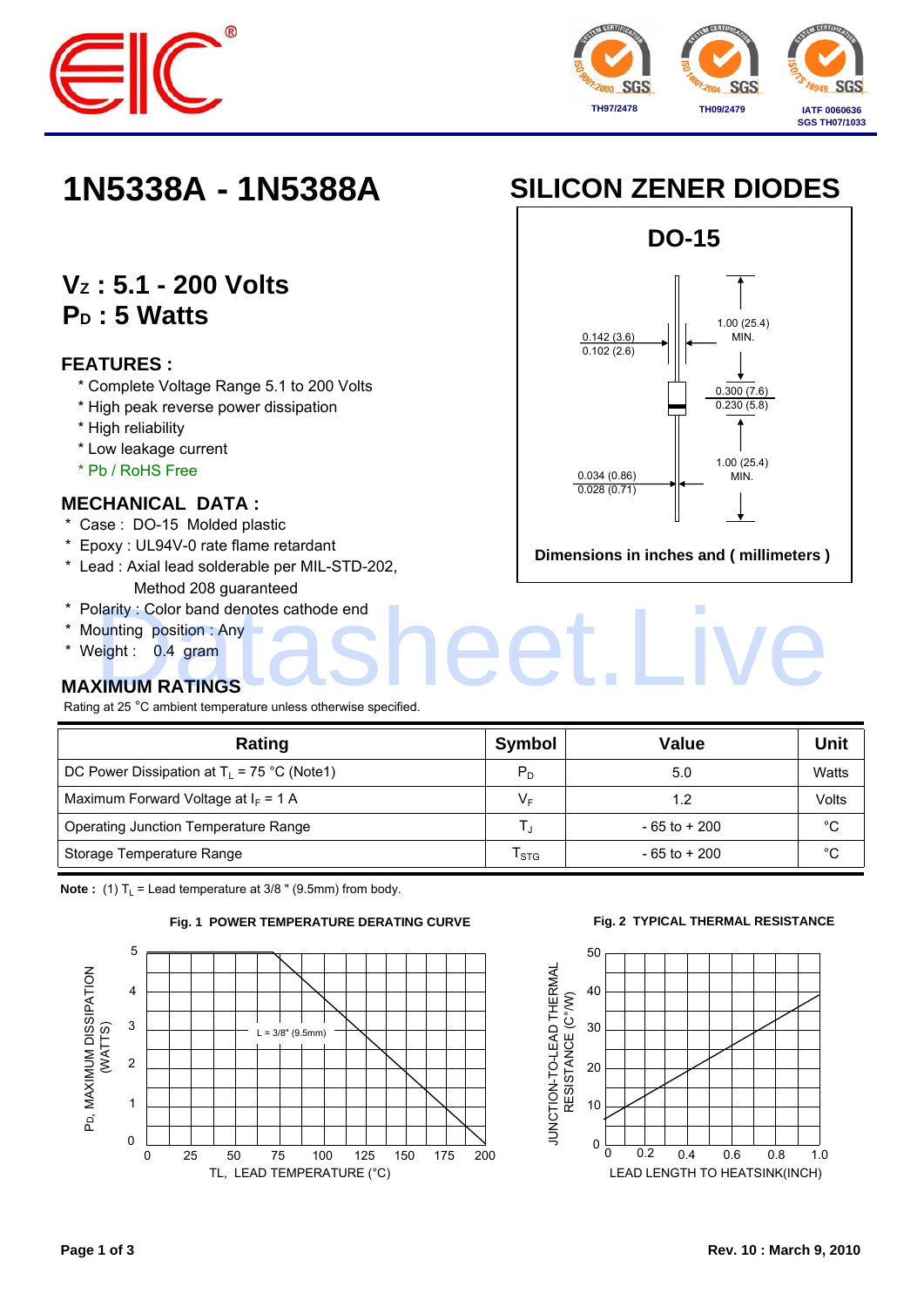



## ELECTRICAL CHARACTERISTICS (Rating at 25 °C ambient temperature unless otherwise specified)

|                    | Nominal Zener |          | Maximum Zener |            |            | Maximum Reverse |                 | Maximum DC                  |
|--------------------|---------------|----------|---------------|------------|------------|-----------------|-----------------|-----------------------------|
| <b>TYPE</b>        |               | Voltage  |               | Impedance  |            |                 | Leakage Current |                             |
|                    | Vz@lzT        | Izt      | ZzT @ IzT     | Zzk @ Izk  | lzk        | IR @ VR         |                 | Zener Current<br><b>IzM</b> |
|                    | (V)           | (mA)     | $(\Omega)$    | $(\Omega)$ | (mA)       | $(\mu A)$       | (V)             | (mA)                        |
| 1N5338A            | 5.1           | 240      | 1.5           | 400        | 1.0        | 1.0             | 1.0             | 930                         |
| 1N5339A            | 5.6           | 220      | 1.0           | 400        | 1.0        | 1.0             | 2.0             | 856                         |
| 1N5340A            | 6.0           | 200      | 1.0           | 300        | 1.0        | 1.0             | 3.0             | 790                         |
| 1N5341A            | 6.2           | 200      | 1.0           | 200        | 1.0        | 1.0             | 3.0             | 765                         |
| 1N5342A            | 6.8           | 175      | 1.0           | 200        | 1.0        | 10              | 4.9             | 700                         |
| 1N5343A            | 7.5           | 175      | 1.5           | 200        | 1.0        | 10              | 5.4             | 630                         |
| 1N5344A            | 8.2           | 150      | 1.5           | 200        | 1.0        | 10              | 5.9             | 580                         |
| 1N5345A            | 8.7           | 150      | 2.0           | 200        | 1.0        | 10              | 6.25            | 545                         |
| 1N5346A            | 9.1           | 150      | 2.0           | 150        | 1.0        | 7.5             | 6.6             | 520                         |
| 1N5347A            | 10            | 125      | 2.0           | 125        | 1.0        | 5.0             | 7.2             | 475                         |
| 1N5348A            | 11            | 125      | 2.5           | 125        | 1.0        | 5.0             | 8.0             | 430                         |
| 1N5349A            | 12            | 100      | 2.5           | 125        | 1.0        | 2.0             | 8.6             | 395                         |
| 1N5350A            | 13            | 100      | 2.5           | 100        | 1.0        | 1.0             | 9.4             | 365                         |
| 1N5351A            | 14            | 100      | 2.5           | 75         | 1.0        | 1.0             | 10.1            | 340                         |
| 1N5352A            | 15            | 75       | 2.5           | 75         | 1.0        | 1.0             | 10.8            | 315                         |
| 1N5353A            | 16            | 75       | 2.5           | 75         | 1.0        | 1.0             | 11.5            | 295                         |
| 1N5354A            | 17            | 70       | 2.5           | 75         | 1.0        | 0.5             | 12.2            | 280                         |
| 1N5355A            | 18            | 65       | 2.5           | 75         | 1.0        | 0.5             | 13.0            | 265                         |
| 1N5356A            | 19            | 65       | 3.0           | 75         | 1.0        | 0.5             | 13.7            | 250                         |
| 1N5357A            | 20            | 65       | 3.0           | 75         | 1.0        | 0.5             | 14.4            | 237                         |
| 1N5358A            | 22            | 50       | 3.5           | 75         | 1.0        | 0.5             | 15.8            | 216                         |
| 1N5359A            | 24            | 50       | 3.5           | 100        | 1.0        | 0.5             | 17.3            | 198                         |
| 1N5360A            | 25            | 50       | 4.0           | 110        | 1.0        | 0.5             | 18.0            | 190                         |
| 1N5361A            | 27            | 50       | 5.0           | 120        | 1.0        | 0.5             | 19.4            | 176                         |
| 1N5362A            | 28            | 50       | 6.0           | 130        | 1.0        | 0.5             | 20.1            | 170                         |
| 1N5363A            | 30            | 40       | 8.0           | 140        | 1.0        | 0.5             | 21.6            | 158                         |
| 1N5364A            | 33            | 40       | $10$          | 150        | $1.0$      | 0.5             | 23.8            | 144                         |
| 1N5365A            | 36            | 30       | 11            | 160        | 1.0        | 0.5             | 25.9            | 132                         |
| 1N5366A            | 39            | 30       | 14            | 170        | 1.0        | 0.5             | 28.1            | 122                         |
| 1N5367A            | 43            | 30       | 20<br>25      | 190        | 1.0        | 0.5             | 31.0            | 110                         |
| 1N5368A            | 47<br>51      | 25<br>25 | 27            | 210        | 1.0<br>1.0 | 0.5<br>0.5      | 33.8<br>36.7    | 100                         |
| 1N5369A<br>1N5370A | 56            | 20       | 35            | 230<br>280 | 1.0        | 0.5             | 40.3            | 93.0<br>86.0                |
| 1N5371A            | 60            | 20       | 40            | 350        | $1.0\,$    | 0.5             | 43.0            | 79.0                        |
| 1N5372A            | 62            | 20       | 42            | 400        | 1.0        | 0.5             | 44.6            | 76.0                        |
| 1N5373A            | 68            | 20       | 44            | 500        | 1.0        | 0.5             | 49.0            | 70.0                        |
| 1N5374A            | 75            | 20       | 45            | 620        | 1.0        | 0.5             | 54.0            | 63.0                        |
| 1N5375A            | 82            | 15       | 65            | 720        | 1.0        | 0.5             | 59.0            | 58.0                        |
| 1N5376A            | 87            | 15       | 75            | 760        | 1.0        | 0.5             | 63.0            | 54.5                        |
| 1N5377A            | 91            | 15       | 75            | 760        | 1.0        | 0.5             | 65.5            | 52.5                        |
| 1N5378A            | 100           | 12       | 90            | 800        | 1.0        | 0.5             | 72.0            | 47.5                        |
| 1N5379A            | 110           | 12       | 125           | 1000       | 1.0        | 0.5             | 79.2            | 43.0                        |
| 1N5380A            | 120           | 10       | 170           | 1150       | 1.0        | 0.5             | 86.4            | 39.5                        |
| 1N5381A            | 130           | 10       | 190           | 1250       | 1.0        | 0.5             | 93.2            | 36.6                        |
| 1N5382A            | 140           | 8.0      | 230           | 1500       | 1.0        | 0.5             | 101             | 34.0                        |
| 1N5383A            | 150           | 8.0      | 330           | 1500       | 1.0        | 0.5             | 108             | 31.6                        |
| 1N5384A            | 160           | 8.0      | 350           | 1650       | 1.0        | 0.5             | 115             | 29.4                        |
| 1N5385A            | 170           | 8.0      | 380           | 1750       | 1.0        | 0.5             | 122             | 28.0                        |
| 1N5386A            | 180           | 5.0      | 430           | 1750       | 1.0        | 0.5             | 130             | 26.4                        |
| 1N5387A            | 190           | 5.0      | 450           | 1850       | 1.0        | 0.5             | 137             | 25.0                        |
| 1N5388A            | 200           | 5.0      | 480           | 1850       | 1.0        | 0.5             | 144             | 23.6                        |

**Note :** (1) Suffix " A " indicates  $\pm$  10% tolerance, suffix " B " indicates  $\pm$  5.0% tolerance.